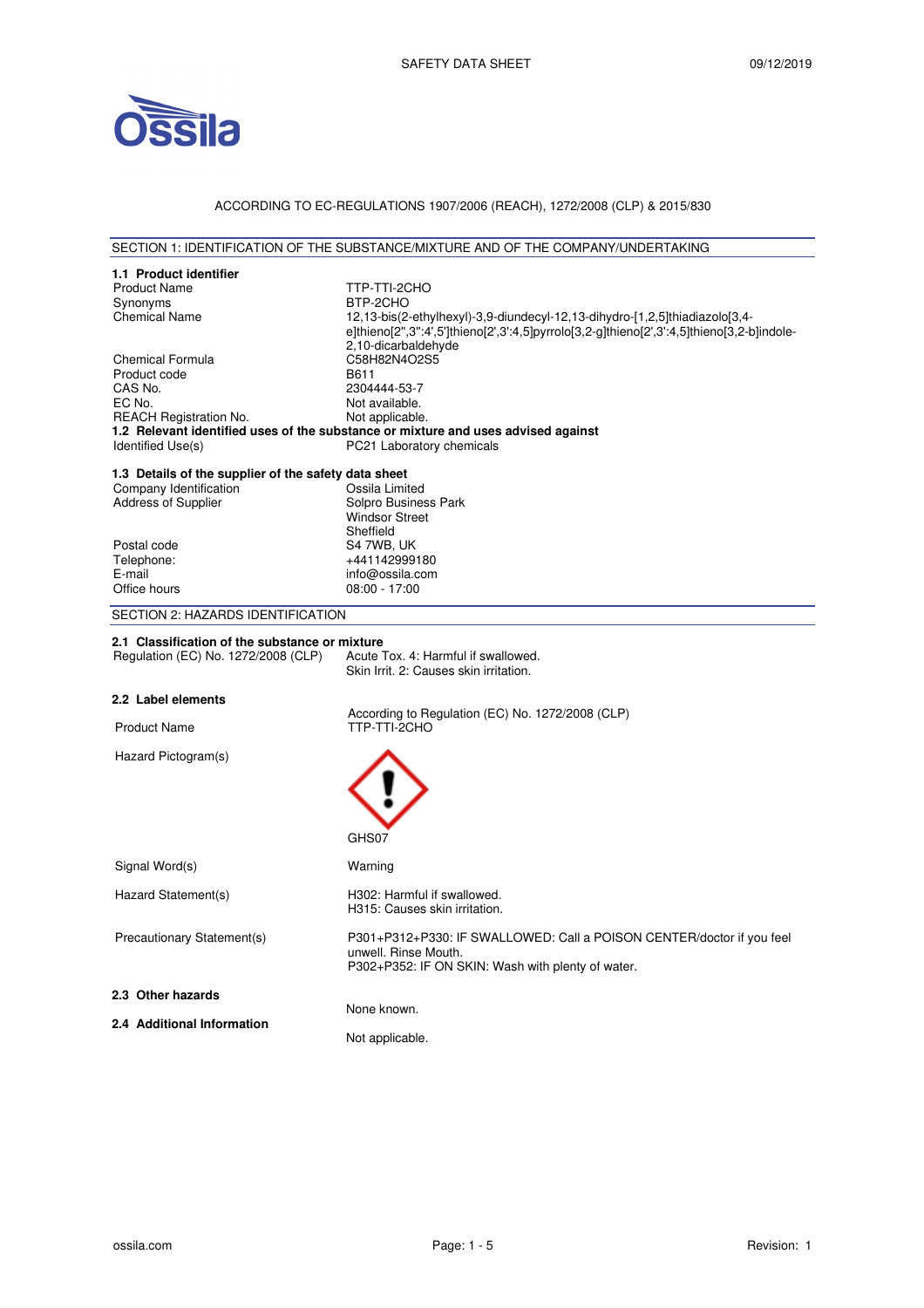

SECTION 3: COMPOSITION/INFORMATION ON INGREDIENTS

### **3.1 Substances**  HAZARDOUS INGREDIENT(S) CAS No. Registration No. EC No. / REACH %W/W Hazard Statement(s) 12,13-bis(2-ethylhexyl)-3,9-diundecyl-12,13 dihydro-[1,2,5]thiadiazolo[3,4 e]thieno[2'',3'':4',5']thieno[2',3':4,5]pyrrolo[3,2 g]thieno[2',3':4,5]thieno[3,2-b]indole-2,10 dicarbaldehyde 2304444-53-7 Not available. 100 Acute Tox. 4 H302 Skin Irrit. 2 H315 **3.2 Mixtures**  Not applicable. SECTION 4: FIRST AID MEASURES **4.1 Description of first aid measures**  Remove person to fresh air and keep comfortable for breathing. Get medical advice/attention if you feel unwell. Skin Contact **Rinse skin with water. If skin irritation occurs**, get medical advice/attention. Eye Contact Rinse cautiously with water for several minutes. Remove contact lenses, if present and easy to do. Continue rinsing. Ingestion **Rinse out mouth with water. Get medical advice/attention if you feel unwell. 4.2 Most important symptoms and effects, both acute and delayed**  SECTION 11: Most important symptoms and effects, both acute and delayed **4.3 Indication of any immediate medical attention and special treatment needed**  Treat symptomatically. SECTION 5: FIREFIGHTING MEASURES **5.1 Extinguishing media**  Suitable Extinguishing media As appropriate for surrounding fire.<br>
Unsuitable extinguishing media As appropriate for surrounding fire. As appropriate for surrounding fire. **5.2 Special hazards arising from the substance or mixture**  May decompose in a fire, giving off toxic and irritant vapours. **5.3 Advice for firefighters**  Fire fighters should wear complete protective clothing including self-contained breathing apparatus. SECTION 6: ACCIDENTAL RELEASE MEASURES **6.1 Personal precautions, protective equipment and emergency procedures**  Provide adequate ventilation. Wear protective clothing as per section 8. **6.2 Environmental precautions**  Avoid release to the environment. **6.3 Methods and material for containment and cleaning up**  Clean up spill using absorbent material. Dispose of contents in accordance with local, state or national legislation. **6.4 Reference to other sections**  See Also Section 8, 13. SECTION 7: HANDLING AND STORAGE **7.1 Precautions for safe handling**  Avoid breathing mist/vapours. Use only in a well-ventilated area. Wear protective clothing as per section 8. **7.2 Conditions for safe storage, including any incompatibilities**  Store in a well-ventilated place. Keep container tightly closed. Storage temperature **Ambient.** Storage life Stable under normal conditions.<br>
Incompatible materials<br>
None known. Incompatible materials **7.3 Specific end use(s)**  Not known. See Section: 1.2. SECTION 8: EXPOSURE CONTROLS/PERSONAL PROTECTION

### **8.1 Control parameters**

8.1.1 Occupational Exposure Limits

No Occupational Exposure Limit assigned.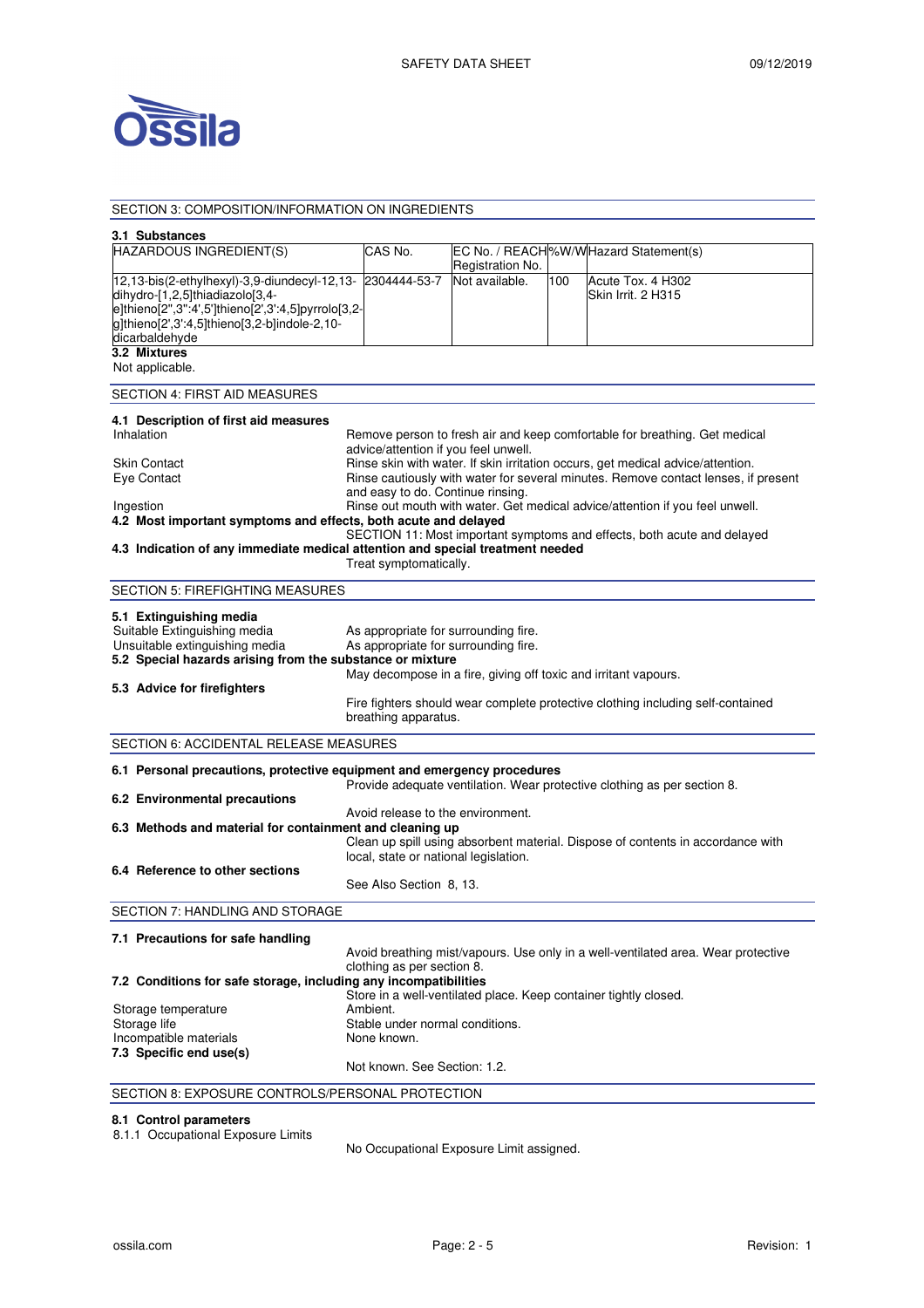

# **8.2 Exposure controls**

| 8.2.1. Appropriate engineering controls                                  | Ensure adequate ventilation. A washing facility/water for eye and skin cleaning<br>purposes should be present. |
|--------------------------------------------------------------------------|----------------------------------------------------------------------------------------------------------------|
| 8.2.2. Personal protection equipment                                     |                                                                                                                |
| Eye Protection                                                           | Wear eye protection with side protection (EN166).                                                              |
| Skin protection                                                          | Wear protective clothing and gloves: Impervious gloves (EN 374).                                               |
| Respiratory protection                                                   | A suitable mask with filter type A (EN14387 or EN405) may be appropriate.                                      |
| Thermal hazards                                                          | None known.                                                                                                    |
| 8.2.3. Environmental Exposure Controls Avoid release to the environment. |                                                                                                                |
| SECTION 9: PHYSICAL AND CHEMICAL PROPERTIES                              |                                                                                                                |
| 9.1 Information on basic physical and chemical properties<br>Annearance  | Solid                                                                                                          |

|                                         | Colour: No data available.     |
|-----------------------------------------|--------------------------------|
| Odour                                   | Not known.                     |
| Odour threshold                         | Not known.                     |
| рH                                      | Not known.                     |
| Melting point/freezing point            | Not known.                     |
| Initial boiling point and boiling range | Not known.                     |
| Flash Point                             | Not known.                     |
| Evaporation rate                        | Not known.                     |
| Flammability (solid, gas)               | Not known.                     |
| Upper/lower flammability or explosive   | Not known.                     |
| limits                                  |                                |
| Vapour pressure                         | Not known.                     |
| Vapour density                          | Not known.                     |
| Density (g/ml)                          | Not known.                     |
| Relative density                        | Not known.                     |
| Solubility(ies)                         | Solubility (Water): Not known. |
|                                         | Solubility (Other):Not known.  |
| Partition coefficient: n-octanol/water  | Not known.                     |
| Auto-ignition temperature               | Not known.                     |
| Decomposition Temperature (°C)          | Not known.                     |
| Viscosity                               | Not known.                     |
| <b>Explosive properties</b>             | Not known.                     |
| Oxidising properties                    | Not known.                     |
| 9.2 Other information                   |                                |
|                                         | None.                          |

# SECTION 10: STABILITY AND REACTIVITY

| 10.1 Reactivity                         |                                 |
|-----------------------------------------|---------------------------------|
|                                         | None anticipated.               |
| 10.2 Chemical Stability                 |                                 |
| 10.3 Possibility of hazardous reactions | Stable under normal conditions. |
|                                         | Not known.                      |
| 10.4 Conditions to avoid                |                                 |
| 10.5 Incompatible materials             | Not known.                      |
|                                         | Not known.                      |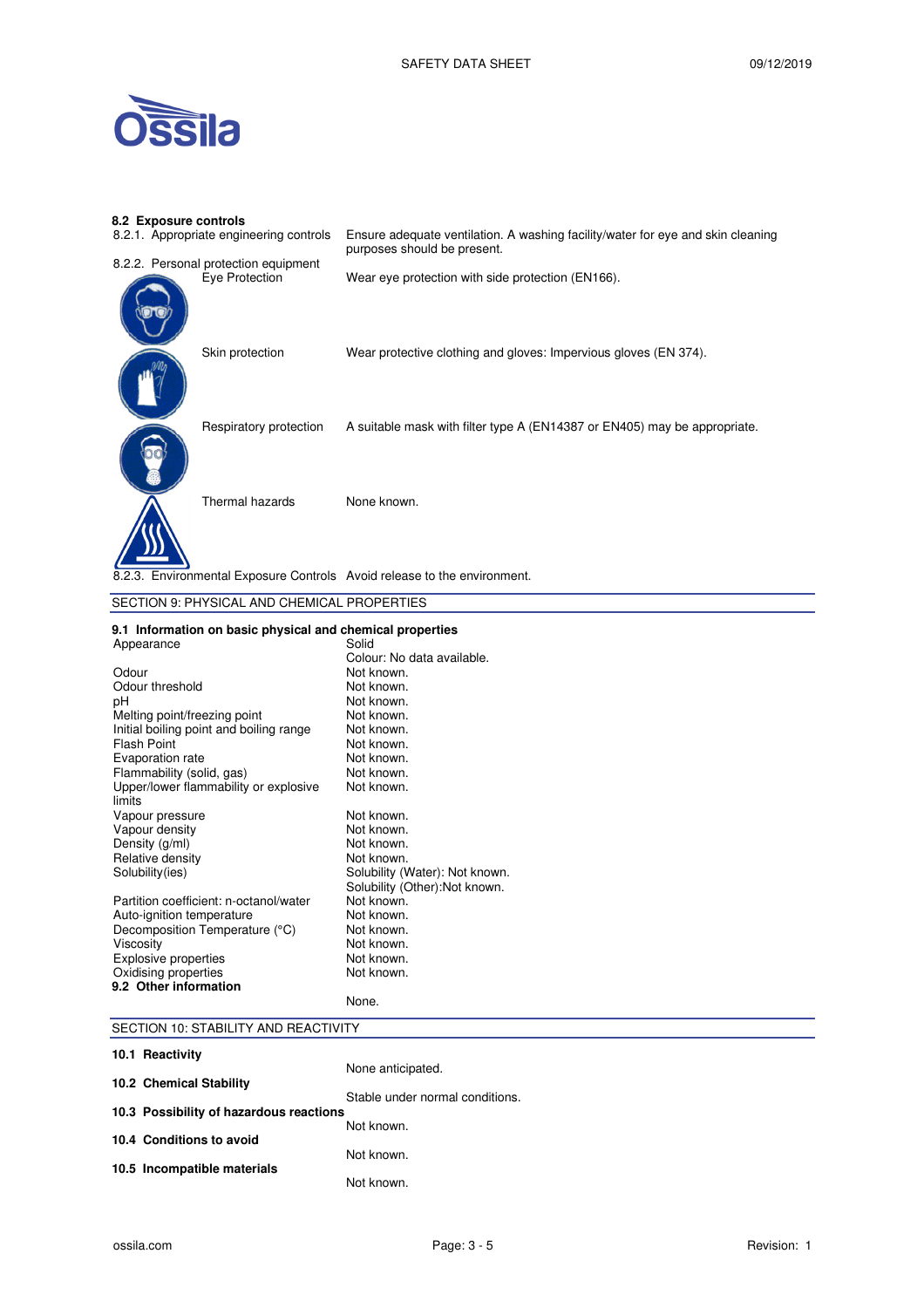

#### **10.6 Hazardous decomposition products**

No hazardous decomposition products known.

| 11.1 Information on toxicological effects |                         |
|-------------------------------------------|-------------------------|
| Acute toxicity - Ingestion                | Harmful if swallowed.   |
| Acute toxicity - Skin Contact             | Not classified.         |
| Acute toxicity - Inhalation               | Not classified.         |
| Skin corrosion/irritation                 | Causes skin irritation. |
| Serious eye damage/irritation             | Not classified.         |
| Skin sensitization data                   | Not classified.         |
| Respiratory sensitization data            | Not classified.         |
| Germ cell mutagenicity                    | Not classified.         |
| Carcinogenicity                           | Not classified.         |
| Reproductive toxicity                     | Not classified.         |
| Lactation                                 | Not classified.         |
| STOT - single exposure                    | Not classified.         |
| STOT - repeated exposure                  | Not classified.         |
| Aspiration hazard                         | Not classified.         |
| 11.2 Other information                    |                         |
|                                           | Not known.              |

# SECTION 12: ECOLOGICAL INFORMATION

#### **12.1 Toxicity**

| Toxicity - Aquatic invertebrates<br>Toxicity - Fish<br>Toxicity - Algae<br><b>Toxicity - Sediment Compartment</b><br><b>Toxicity</b> - Terrestrial Compartment | Not known.<br>Not known.<br>Not known.<br>Not classified.<br>Not classified. |  |  |
|----------------------------------------------------------------------------------------------------------------------------------------------------------------|------------------------------------------------------------------------------|--|--|
| 12.2 Persistence and Degradation                                                                                                                               |                                                                              |  |  |
|                                                                                                                                                                | Not known.                                                                   |  |  |
| 12.3 Bioaccumulative potential                                                                                                                                 |                                                                              |  |  |
|                                                                                                                                                                | Not known.                                                                   |  |  |
| 12.4 Mobility in soil                                                                                                                                          |                                                                              |  |  |
|                                                                                                                                                                | Not known.                                                                   |  |  |
| 12.5 Results of PBT and vPvB assessment                                                                                                                        |                                                                              |  |  |
|                                                                                                                                                                | Not known.                                                                   |  |  |
| 12.6 Other adverse effects                                                                                                                                     |                                                                              |  |  |
|                                                                                                                                                                | Not known.                                                                   |  |  |
| SECTION 13: DISPOSAL CONSIDERATIONS                                                                                                                            |                                                                              |  |  |

| 13.1 Waste treatment methods<br>13.2 Additional Information | Dispose of contents in accordance with local, state or national legislation. Recycle<br>only completely emptied packaging. Normal disposal is via incineration operated by<br>an accredited disposal contractor. Send to a licensed recycler, reclaimer or<br>incinerator. |
|-------------------------------------------------------------|----------------------------------------------------------------------------------------------------------------------------------------------------------------------------------------------------------------------------------------------------------------------------|
|                                                             | Disposal should be in accordance with local, state or national legislation.                                                                                                                                                                                                |
| SECTION 14: TRANSPORT INFORMATION                           |                                                                                                                                                                                                                                                                            |

IATA/IMO/RID/ADR Not classified as hazardous for transport.

## SECTION 15: REGULATORY INFORMATION

## **15.1 Safety, health and environmental regulations/legislation specific for the substance or mixture**

European Regulations - Authorisations and/or Restrictions On Use Candidate List of Substances of Very High Concern for Authorisation Not listed REACH: ANNEX XIV list of substances subject to authorisation Not listed REACH: Annex XVII Restrictions on the manufacture, placing on the market and Not listed

use of certain dangerous substances,

mixtures and articles Community Rolling Action Plan (CoRAP) Not listed